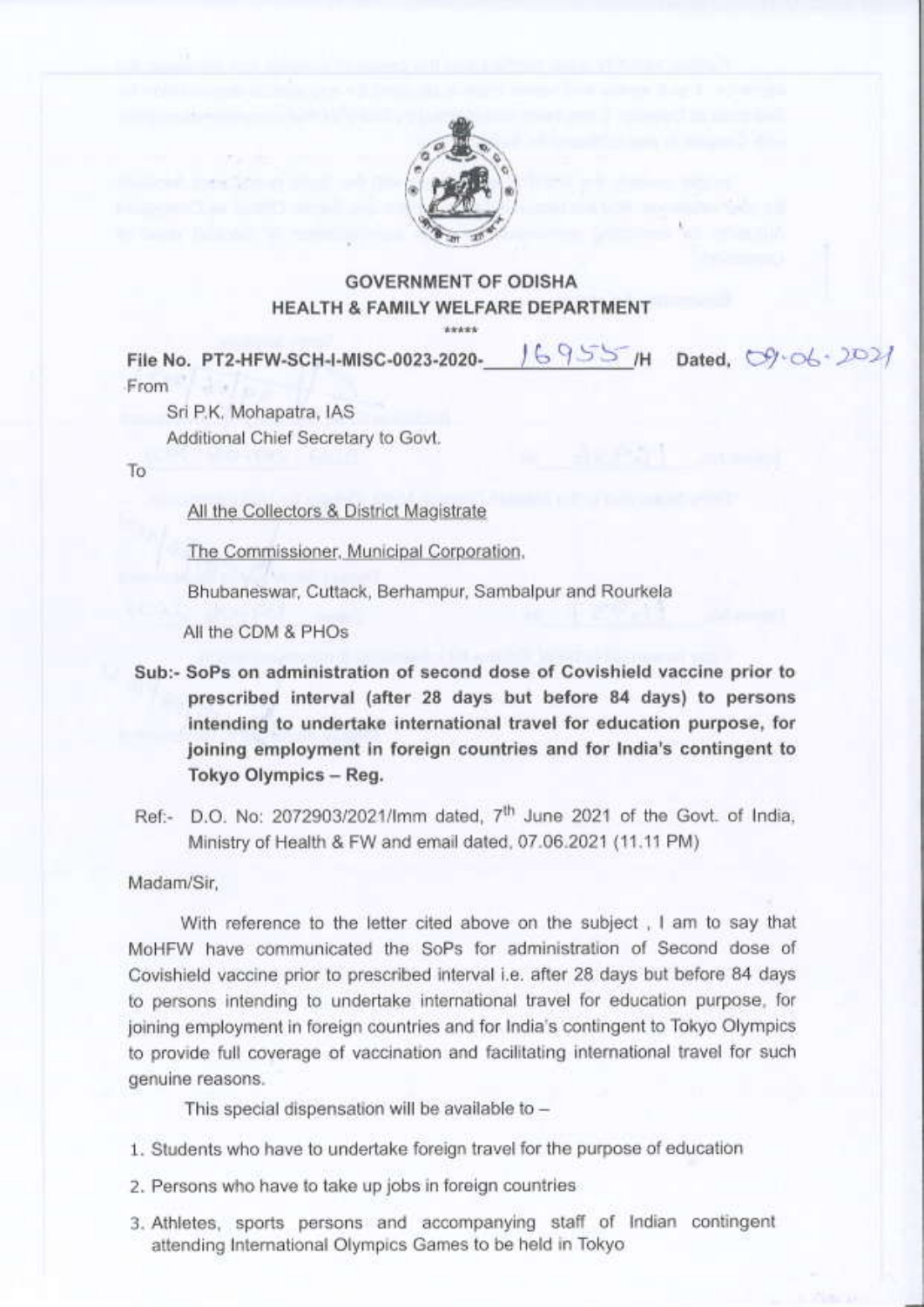Further, MoHFW have clarified that the period of Covaxin has remained the same i.e. 4 to 6 weeks and hence there is no need for any special dispensation for 2nd dose of Covaxin. It has been also clarified by MoHFW that complete vaccination with Covaxin is also sufficient for foreign travel.

In this context, the MoHFW letter along with the SoPs is enclosed herewith for your reference. You are requested to designate one Senior Officer as Competent Authority for according permission for such administration of Second dose of Covishield.

Enclosure: As above.

Yours faithfully,

 $70021$  $\sqrt{q}$ 

Additional Chief Secretary to Government

Memo No. 16956 /H

Dated 09.06.2001

Copy forwarded to the Mission Director, NHM, Odisha for kind information.

66/2021 Deputy Secretary to Government Dated,  $09 - 06 \cdot 2021$ 

 $16957$  M Memo No.

Copy forwarded to DFW, Odisha for information & necessary action.

nor Deputy Secretary to Government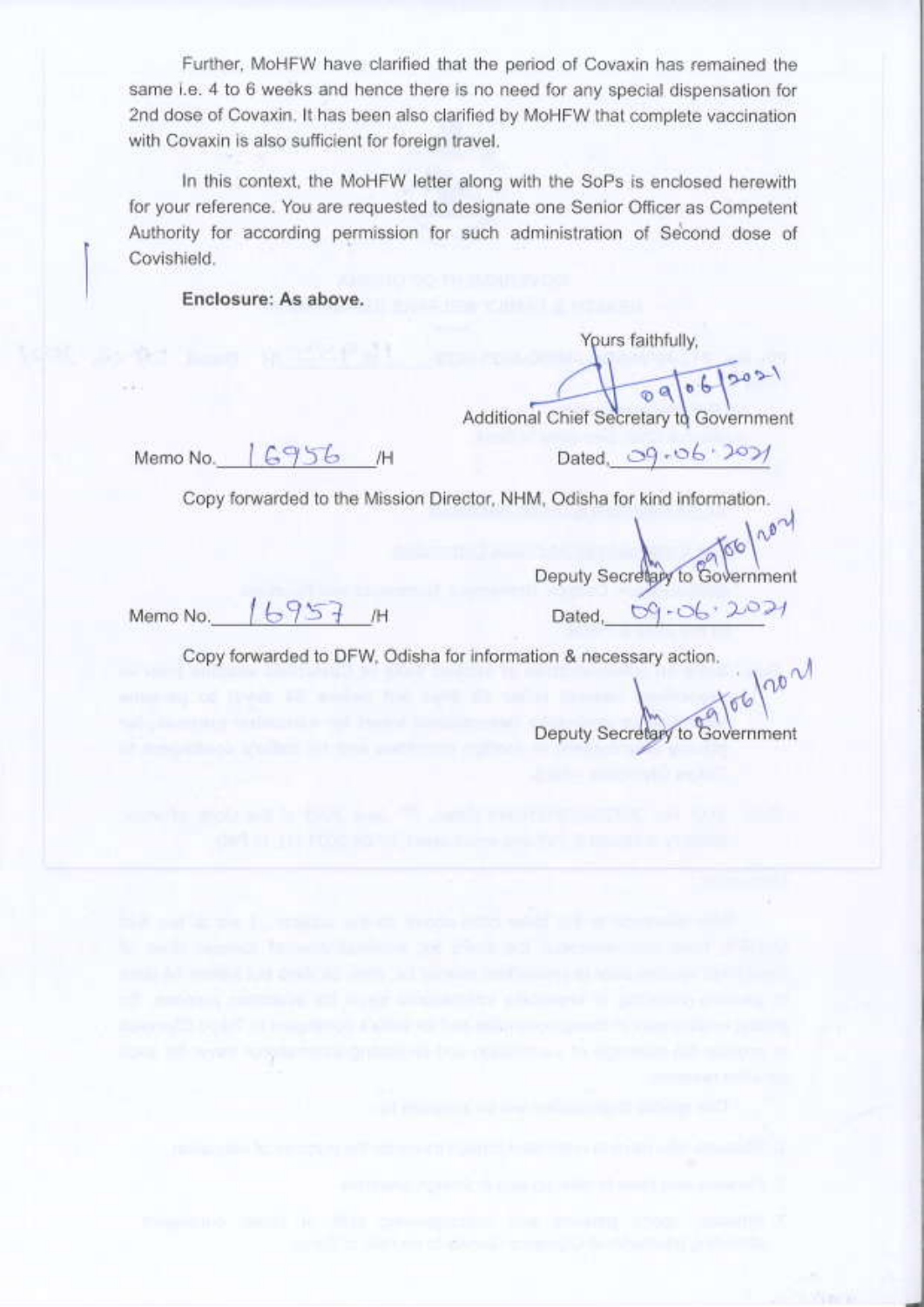



राजेश भूषण, आईएएस सचिव

RAJESH BHUSHAN, IAS SECRETARY

भारत सरकार स्वारध्य एवं परिवार कल्याण विभाग स्वारध्य एवं परिवार कल्याण मंत्रालय Government of India Department of Health and Family Welfare Ministry of Health and Family Welfare

D.O No /2072903/2021/IMMUNIZATION 7th June 2021

Dear Colleague,

The Union Miprstry of Health & Family Welfare has received several representations for allowing administration of second dose of Covishield for such persons who have only taken first dose of Covishield and are seeking to undertake international travel for educational purposes or employment oppurtunities or as part of India's contingent for Tokyo Olympic games, but whose planned travel dates fall prior to complettion of the currently mandated minimum interval of 84 days from the date of first dose.

Therefore, with a view to provide full coverage of vaccination and facilitating  $\overline{2}$ international travel for such geninue reasons, the Ministry has issued the SOPs for the same. A copy of the SOPs is enclosed.

It is requested that the SOPs may be widely publicised and all necessary measures 3. are taken immediately for implementation of the SOPs,

Harm Legards.

Yours sincerely

Encl: as above

(Rajesh Bhushan)

Additional Chief Secretary/Principal Secretary/Secretary (Health) - All States/UTs.

Room No. 156, A-Wing, Nirman Bhawan, New Delhi-110 011 Tele (O) 011-23061863, 23063221, Fax: 011-23061252, E-mail: secyhfw@nic.in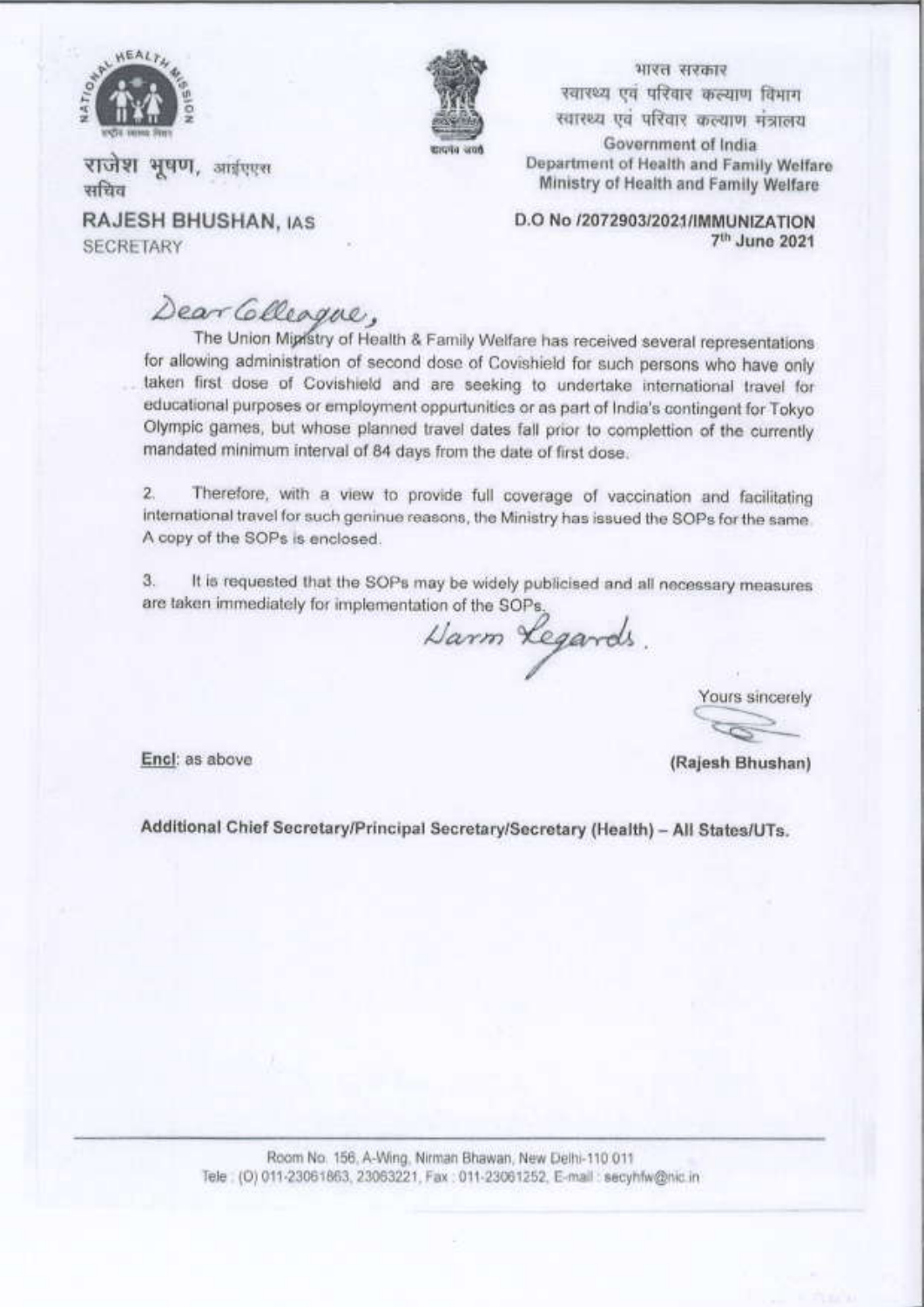## SOP<sub>s</sub> on

Administration of Second Dose of Covishield Vaccine Prior to Prescribed Time Interval (after 28 days but before 84 days) to persons intending to undertake international travel for education purpose, for joining employment in foreign countries and for India's contingent to Tokyo Olympics.

- 1. Presently, based on the recommendations by National Expert Group on Vaccine Administration for COVID-19 (NEGVAC), the schedule of Covishield vaccine under National Covid-19 Vaccination Strategy is to administer the 2nd dose at 12-16 weeks interval (i.e. after 84 days), after administration of 1st dose.
- 2. The Union Ministry of Health & Family Welfare has received several representations for allowing administration of second dose of Covishield for such persons who have only taken first dose of Covishield and are seeking to undertake international travel for educational purposes or employment oppurtunities or for part of India's contingent for Tokyo Olympic games, but whose planned travel dates fall prior to complettion of the currently mandated minimum interval of 84 days from the date of first dose.
- 3. The matter has been discussed in Empowered Group 5 (EG-5) and appropriate recommendations have been received. In this context, with a view to provide full coverage of vaccination and facilitating international travel for such geninue reasons, following procedure shall be followed for administration of second dose of Covishield vaccine for such beneficiaries
	- a. This special dispensation will be available to -
		- (i) Students who have to undertake foreign travel for the purposes of education.
		- (ii) Persons who have to take up jobs in foreign countries.
		- (iii) Athletes, Sportspersons and accompanying staff of Indian contingent attending International Olympic Games to be held in Tokyo.
	- b. States/UT governments shall designate a comptent authority in each District for according permission for such administration of second dose of Covishield.
	- c. The competent authority shall check the following before according a permission for administration of second dose before the period of 84 days after the date of first dose -
		- (i) Whether a period of 28 days has elapsed after the date of first dose.
		- (ii) Genuineness of the purpose of travel based on documents related to -
			- 1. Admission offers or associated formal communications for the purpose of education.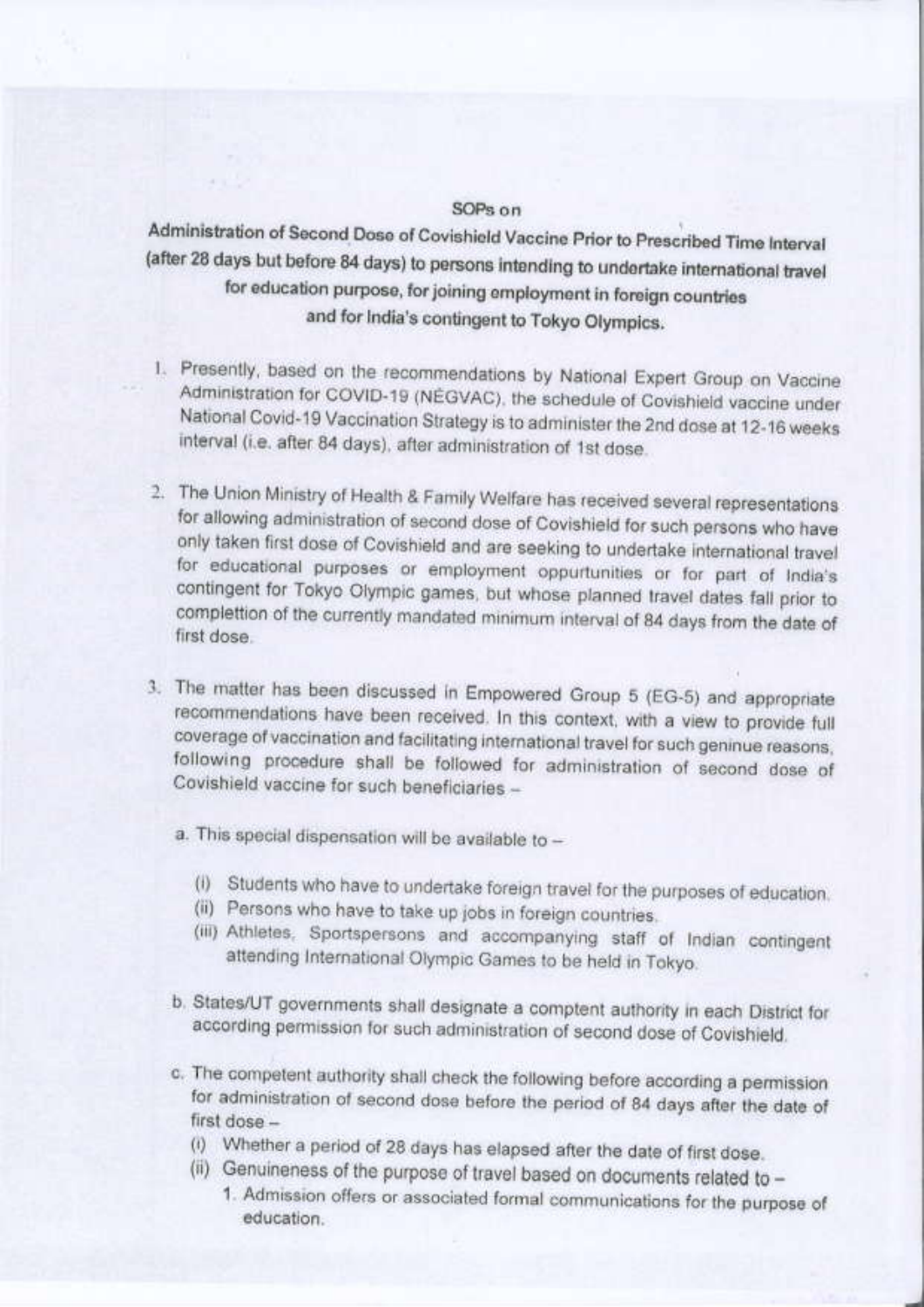- 2. Whether a person is already studying in a foreign educational institution and has to return to that institution for contnuing his/her education.
- 3. Interview calls for a job or offer letters for taking up employment
- 4. Nomination to participate in the Tokyo Olympic games.
- d. It is advised that vaccination may be availed in such cases through Passport which is one of the permissible ID documents as per the current guidelines, so that the passport number is printed in the vaccination certificate. However, if Passport was not used at the time of administration of first dose, the details of the photo ID Card used for vaccination will be printed in the vaccination certificate and mention of the Passport in the vaccination certificate is not to be inisted upon. Wherever necessary, the competent authority may issue another certificate linking the vaccination certificate with the passport number of the beneficiary.
- e. This facility shall be available to those who need to undertake international travel for these specified purposes in the period up to 31st August, 2021.
- f. All technical protocols as prescribed in the Guidelines of the Ministry regarding COVID Vaccination Centres and AEFI management etc. shall have to be followed.
- 4. It is clarified that Covishield, produced by the Serum Institute of India and approved by the DCGI, is one of the vaccines recognised by the WHO for emergency use as on 3rd June 2021. The relevant entry is at S No. 4 of the WHO EUL, available at https://extranet.who.int/pqweb/sites/default/files/documents/Status%20of%20COVI D-19%20Vaccines%20within%20WHO%20EUL-PQ%20evaluation%20process%20-%203%20June%202021.pdf. Mention

of vaccine type as "Covishield" is sufficient and no other qualifying entries are required in the vaccination certificates.

5. The Co-WIN system will soon provide the facility for administration of 2nd dose in such exceptional cases

 $\overline{2}$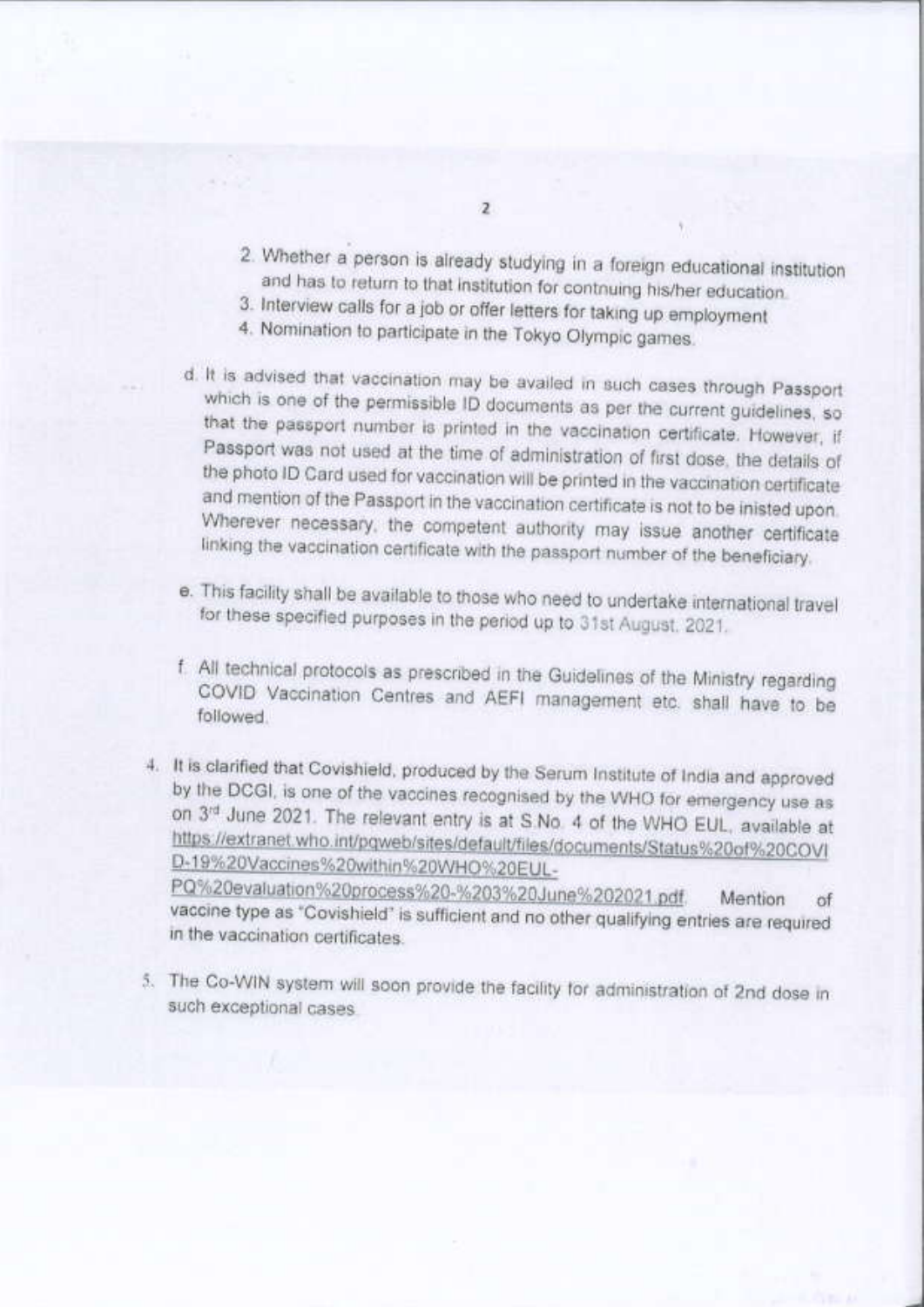07/06/21, 11:12 PM

#### Email

Email

## **Mr Vikas Sheel**

1 attachment

## Clarification on SOPs for special dispensation for 2nd dose of Covishield dated  $07/06/21$  - reg.

From : Mr Vikas Sheel <sheelv@ias.nic.in> Mon, Jun 07, 2021 11:11 PM **Subject:** Clarification on SOPs for special dispensation for 2nd dose of Covishield dated 07/06/21 - reg. To: psandaman@gmail.com, commissionerand@gmail.com, prl secy hmfwap <prl.secy.hmfwap@gmail.com>, Anil Kumar Singhal, IAS <prlsecy\_hmfw@ap.gov.in>, Secretary Health <secy-health-arn@nic.in>, principalsecyhealth@gmail.com, healthbih <healthbih@nic.in>, Arun Kumar Gupta <hs-chd@nic.in>, secretaryhealthcq@gmail.com, Maria Celeste Fernandes <advadmr-dnh@gov.in>, Mr Anil Kumar Singh <devcom-dd@nic.in>, Amit Singla <secyhealth@delhi.gov.in>, Isha Khosla <secycssect.goa@nic.in>, Secretary Education <secedusect.goa@nic.in>, cohealth@gujarat.gov.in, acshealth2019@gmail.com, Amitabh Avasthi Secretary Health <healthsecy-hp@nic.in>, admsecyhealthik@gmail.com, Dr Nitin Madan Kulkarni <sec-health-jhr@nic.in>, hlthdept fdi <hlthdept.fdi@gmail.com>, prshfw@karnataka.gov.in, vandita1963@gmail.com, Prl Secy Health <secy.hlth@kerala.gov.in>, comsecyutladakh@qmail.com, Vijendra Singh Rawat <secy-home@gov.in>, Principal Secretary, Health &amp: Family Welfare <pshealth@mp.gov.in>, psec pubhealth <psec.pubhealth@maharashtra.gov.in>, acs pubhealth <acs.pubhealth@maharashtra.gov.in>, V. Mang <mang@gov.in>, sampath97@gmail.com, comsecymiz@gmail.com, himatoz@yahoo.com, Health and Family Welfare Department <orhealth@nic.in>, Dr(Mr) Arun T I.A.S. <secyhealth.pon@nic.in>, HUSSAN LAL <pshfw@punjab.gov.in>, phs@rajasthan.gov.in, healthsecyskm@yahoo.com, hfwsec@gmail.com, hfwdept@tn.gov.in, tshealthpeshi@gmail.com, prl secy hmfw <prl.secy\_hmfw@telangana.gov.in>, Sanjay Kumar Rakesh <secy.hfw-tr@gov.in>,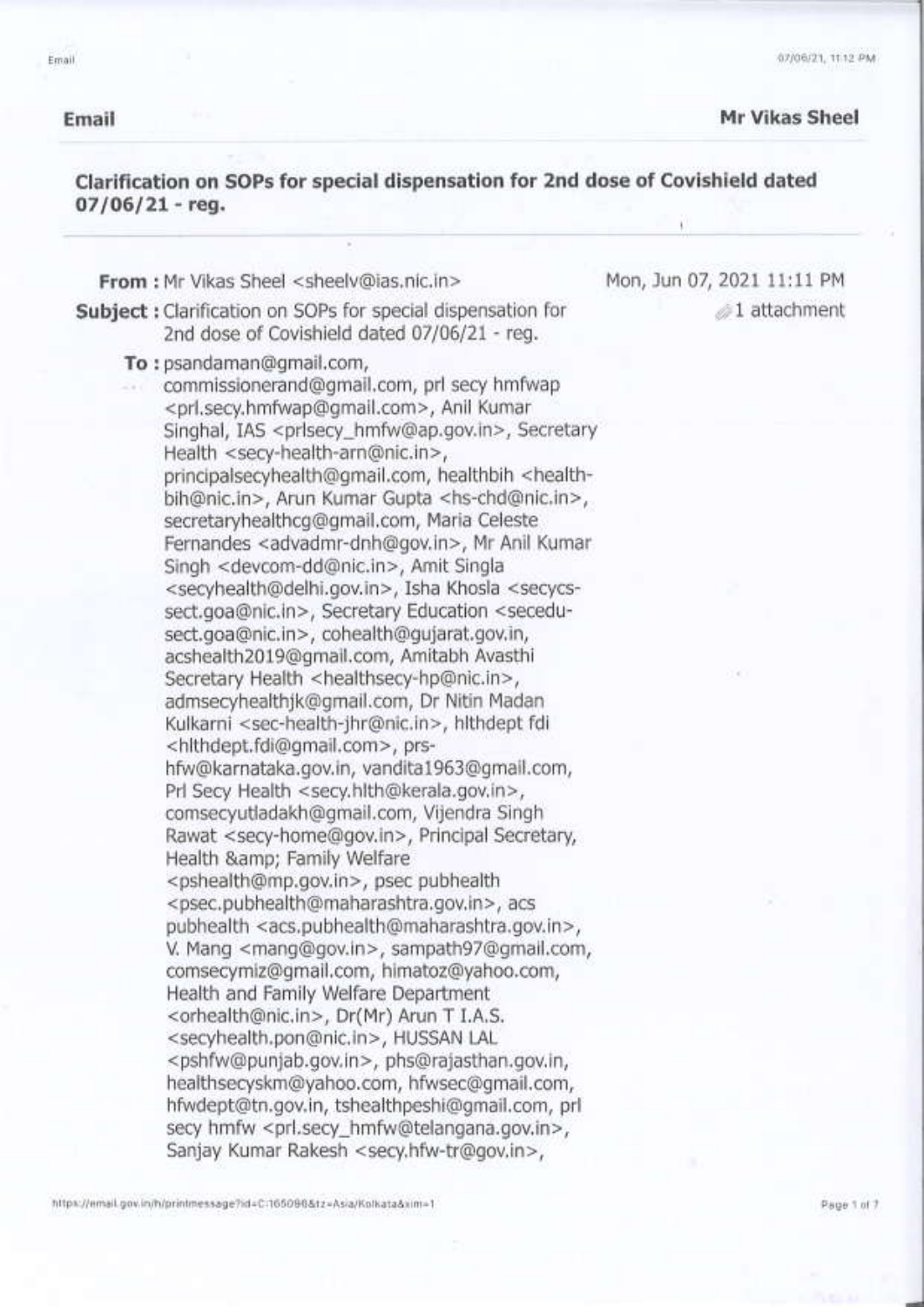secytrpfcs18@qmail.com, psecup health <psecup.health@qmail.com>, secynkiha@gmail.com, prin secy wbhealth <prin.secy.wbhealth@gmail.com>, Vivek Kumar <secy.hfw-wb@gov.in>

Cc: ss mduthm <ss.mduthm@qmail.com>, Bhaskar Katamneni IAS <mdnhmap@ap.gov.in>, MD NHM AR.P <md-ar-nrhm@nic.in>, mdnrhmasm@gmail.com, ed shsb <ed shsb@yahoo.co.in>, dhs ut <dhs\_ut@yahoo.co.in>, nrhmchd@gmail.com, mdnrhmcg@yahoo.co.in, nrhmdnh@gmail.com, specialsechealth@qmail.com, mdnrhm@gujarat.gov.in, md nhm gujarat <md.nhm.qujarat@gmail.com>, Mission Director, MoHFW Haryana <md-hr-nrhm@nic.in>, Mission Director, NRHM-HP <md-hp-nrhm@nic.in>, mdnhmjk@gmail.com, Ravi Shankar Shukla <mdnhm-jh@jharkhandmail.gov.in>, mdnrhmjharkhand@qmail.com, mdnhm@karnataka.gov.in, aroqyakeralam@qmail.com, smdnrhm@gmail.com, dhsladakh@gmail.com, rchlakshadweep@gmail.com, Mission Director NHM <mdnhm@mp.gov.in>, missiondirectormp@gmail.com, commrhealth@gmail.com, mdnrhm mumbai <mdnrhm.mumbai@gmail.com>, smd manipur <smd.manipur@qmail.com>, bandana nitw <br />
small.com>, nrhmmegh@gmail.com, nrhmmizoram@yahoo.com, mizoram nhm <mizoram.nhm@gmail.com>, nrhmnagaland@gmail.com, NHM Odisha <nrhmorissa@ori.nic.in>, Mission Director, NRHM Orissa <missiondirector@nic.in>, Mission<br>Director,Puducherry <md-pdy-nrhm@nic.in>, nrhmpondicherry@yahoo.co.in, nrhmpunjab@qmail.com, mdnrhmpunjab@qmail.com, MD NRHM, Raj asthan <md-nrhm-ri@nic.in>, mdnrhmsikkim@gmail.com, Mission Director NHM <rchpcni@tn.nic.in>, mdnhmts@gmail.com, chfw ts <chfw.ts@qmail.com>, shfws tripura <shfws\_tripura@yahoo.co.in>, aditimb1802@qmail.com, mdupnrhm@qmail.com, ed@sifpsa.org, mdnhmuk@qmail.com,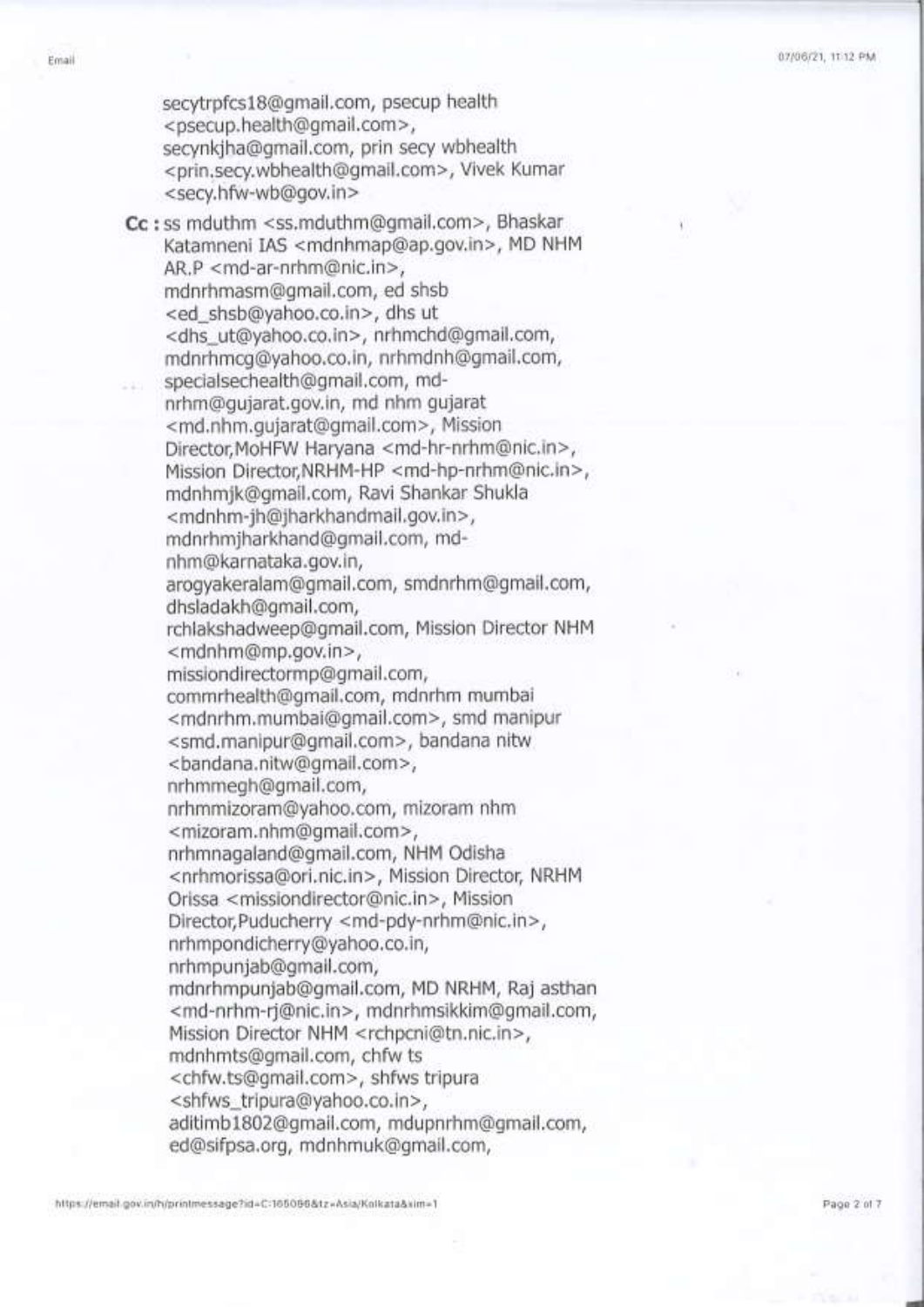state immunization officer@gmail.com, deputydirectorhealth@gmail.com,<br>jdchichfwap@gmail.com, spoimmuap@gmail.com, jtdhsfw@gmail.com, riarunachal@gmail.com, uipassam@gmail.com, ribihar2013@gmail.com, diochd@yahoo.co.in, immunizationcg@gmail.com, kysultan64@yahoo.com, medical and health Daman<br><dmhs-daman-dd@nic.in>, rch immunization <rch.immunization@gmail.com>, sfwbgoa@hotmail.com, sepiogoa@hotmail.com, State Family Welfare Bureau <fw-dhs.goa@nic.in>, drnpjani@gmail.com, Deputy Director Child Health <dhs.ddmch@hry.nic.in>, sionhmhp@gmail.com, sepiojk@gmail.com, rijharkhand@gmail.com, amarmishra1954@gmail.com, jdrchkar@gmail.com, ddimmkar@gmail.com, addldirfw@gmail.com, dioleh2017@gmail.com, deputycmoleh@gmail.com,<br>Dr M K <lk-dmh@nic.in>, bufferhealth@gmail.com, idimmunizationmp@qmail.com, santosh shukla <shukla.1956@mp.gov.in>, pulsepolio1@gmail.com, sepioman@gmail.com, dhs mchmegh <dhs.mchmegh@gmail.com>, uip nrhmmegh <uip.nrhmmegh@gmail.com>, sepiomz@yahoo.co.in, nagalanduip1@gmail.com, ri<br>odisha dfwo <ri.odisha.dfwo@gmail.com>, ddim mpuducherry@gmail.com,<br>ripuniab@gmail.com, pdimmunization2016@qmail.com, immunizationskm@gmail.com, Joint Director<br>Immunization <dphimm@tn.nic.in>, jdchichfw@gmail.com, jdchitelangana@gmail.com,<br>shfws tripura madhusudan <shfws\_tripura\_madhusudan@vahoo.in>, upsepio@gmail.com, gmriup2020@gmail.com, stateimmunization2016@gmail.com, adhs epi2017 <adhs.epi2017@gmail.com>, Mr Rajesh Bhushan <secyhfw@nic.in>, Ms Vandana Gurnani <vandana.g@ias.nic.in>, Office of Dr. Manohar Agnani <as-agnani@gov.in>, Mr Vikas Sheel <sheely@nic.in>, pradeephaldar@yahoo.co.in, drmkagarwal2@gmail.com,

mdnrhm@wbhealth.gov.in, dravijit@gmail.com,

veenadhawan65@gmail.com,

drgrewal 2018@gmail.com, Dr Suhas Dhandore<br><suhas.dhandore@nic.in>

Dear Sir.

https://email.gov.in/h/printmessage?id=C:165096&tz=Asia/Kolkata&sim+1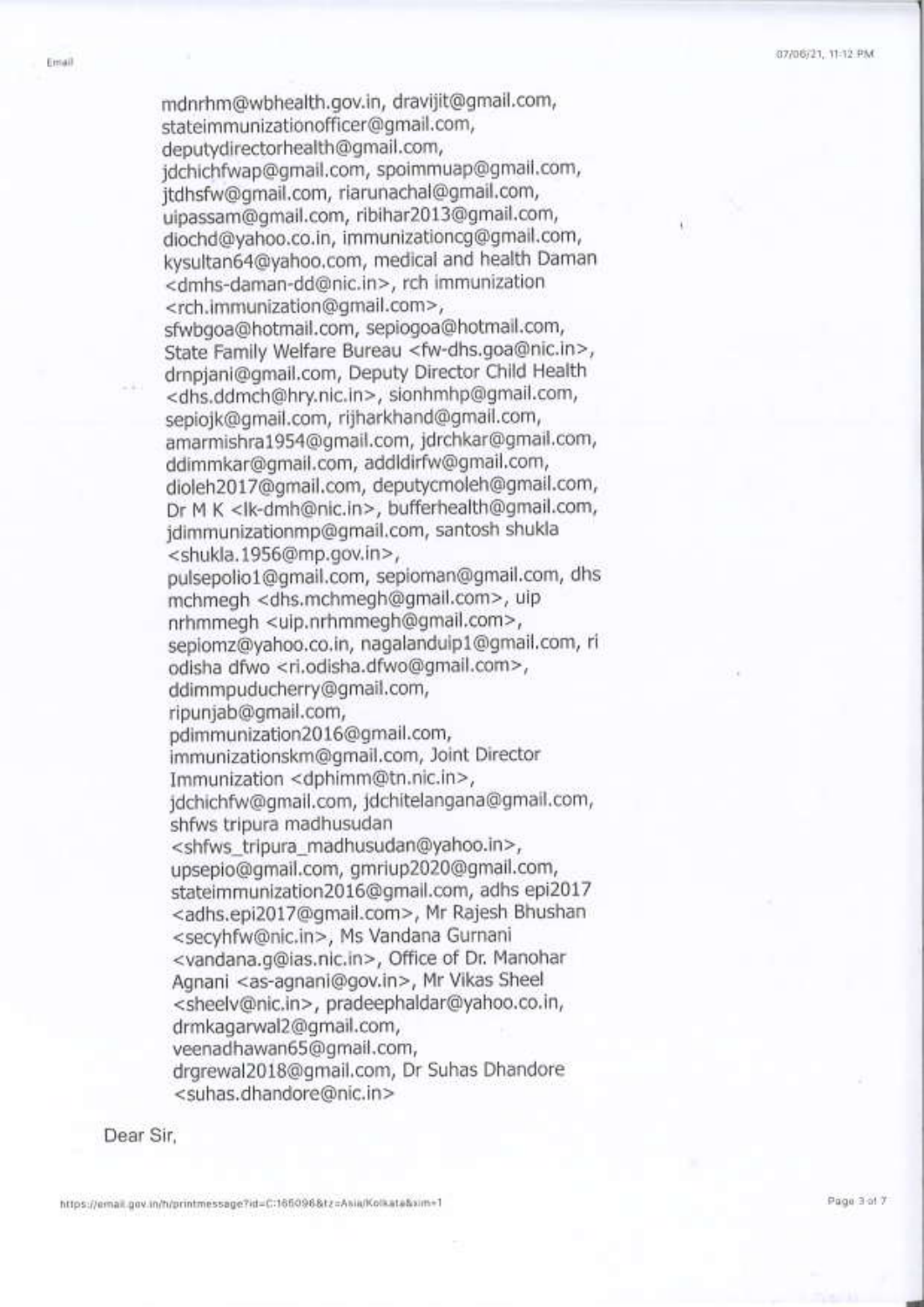This is to clarify that the SoPs issued vide Secretary HFW's D.O. No. 2072903/2021/Immunization, dated 07/06/21, have been issued specifically only for Covishield because only the time interval between the 2 doses of Covishield has been increased from 6-8 weeks to 12-16 weeks. The period for COVAXIN has remained the same i.e. 4-6 weeks and hence there was no need for any special dispensation for 2nd dose of COVAXIN.

It is also clarified that complete vaccination with COVAXIN is also sufficient for foreign travel.

## Thanks and regards,

## **Vikas Sheel Additional Secretary**

National COVID-19 Vaccine Cell **Immunization Division** Ministry of Health & Family Welfare Government of India 011-23063393

- D.O. Letter to State Health Secys - Covishield 2nd Dose - Inter.pdf 428 KB

From: Mr Vikas Sheel <sheelv@ias.nic.in> Subject : Clarification on SOPs for special dispensation for

2nd dose of Covishield dated 07/06/21 - reg.

To: psandaman@gmail.com,

commissionerand@gmail.com, prl secy hmfwap <prl.secy.hmfwap@gmail.com>, Anil Kumar Singhal, IAS <prlsecy\_hmfw@ap.gov.in>, Secretary Health <secy-health-arn@nic.in>, principalsecyhealth@gmail.com, healthbih <healthbih@nic.in>, Arun Kumar Gupta <hs-chd@nic.in>, secretaryhealthcg@gmail.com, Maria Celeste Fernandes <advadmr-dnh@gov.in>, Mr Anil Kumar Singh <devcom-dd@nic.in>, Amit Singla <secyhealth@delhi.gov.in>, Isha Khosla <secycssect.goa@nic.in>, Secretary Education <secedusect.goa@nic.in>, cohealth@gujarat.gov.in, acshealth2019@gmail.com, Amitabh Avasthi Secretary Health <healthsecy-hp@nic.in>.

Mon, Jun 07, 2021 11:11 PM 21 attachment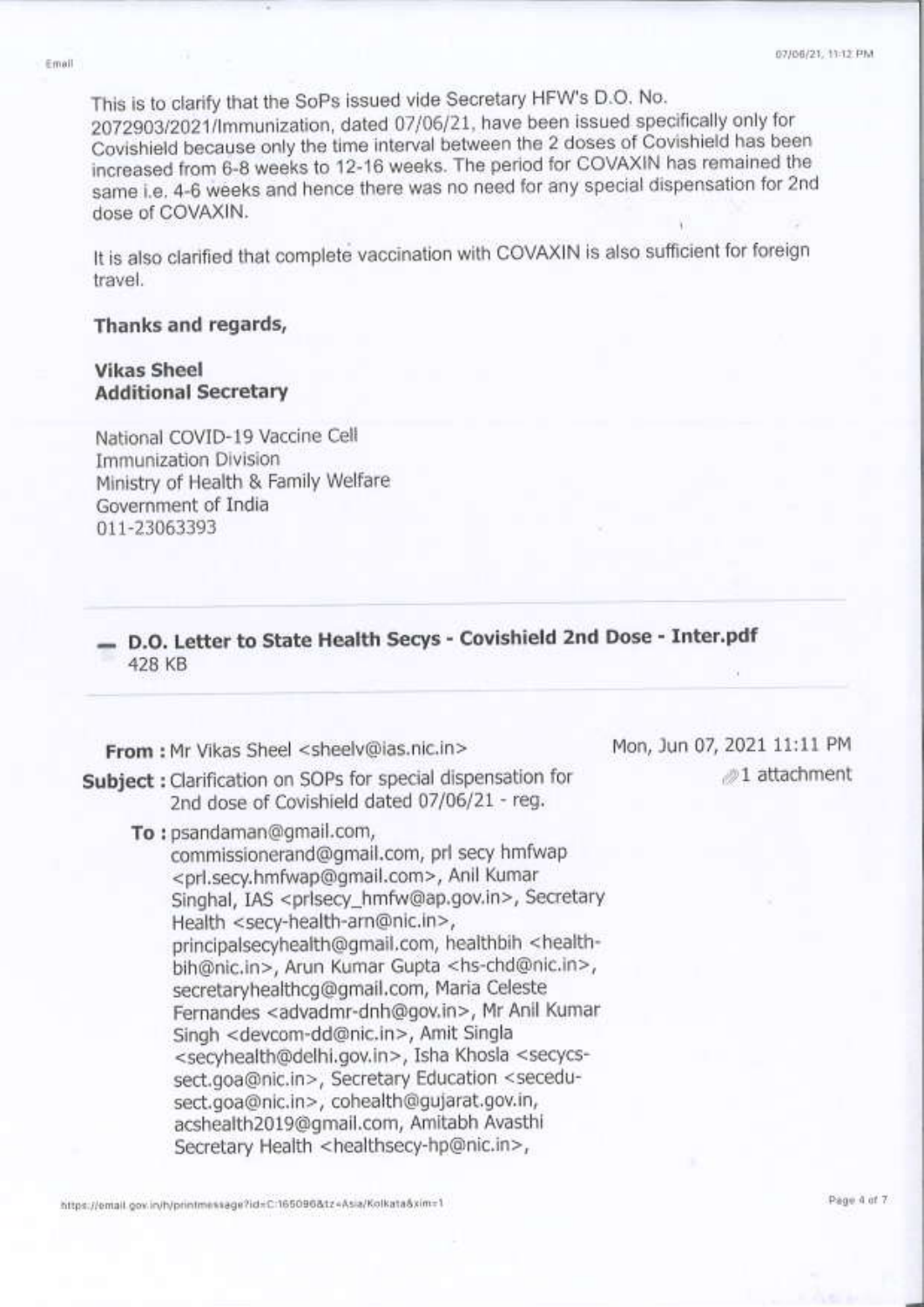admsecyhealthjk@gmail.com, Dr Nitin Madan Kulkarni <sec-health-jhr@nic.in>, hlthdept fdi <hlthdept.fdi@gmail.com>, prshfw@karnataka.gov.in, vandita1963@gmail.com, Prl Secy Health <secy.hlth@kerala.gov.in>, comsecyutladakh@gmail.com, Vijendra Singh Rawat <secy-home@gov.in>, Principal Secretary, Health & Family Welfare <pshealth@mp.gov.in>, psec pubhealth <psec.pubhealth@maharashtra.gov.in>, acs pubhealth <acs.pubhealth@maharashtra.gov.in>, V. Mang <mang@gov.in>, sampath97@gmail.com, comsecymiz@qmail.com, himatoz@yahoo.com, Health and Family Welfare Department <orhealth@nic.in>, Dr(Mr) Arun T I.A.S. <secyhealth.pon@nic.in>, HUSSAN LAL <pshfw@punjab.gov.in>, phs@rajasthan.gov.in, healthsecyskm@yahoo.com, hfwsec@gmail.com, hfwdept@tn.gov.in, tshealthpeshi@gmail.com, prl secy hmfw <prl.secy\_hmfw@telangana.gov.in>, Sanjay Kumar Rakesh <secy.hfw-tr@gov.in>, secytrpfcs18@gmail.com, psecup health <psecup.health@gmail.com>, secynkjha@gmail.com, prin secy wbhealth <prin.secy.wbhealth@gmail.com>, Vivek Kumar <secv.hfw-wb@gov.in>

Cc: ss mduthm <ss.mduthm@gmail.com>, Bhaskar Katamneni IAS <mdnhmap@ap.gov.in>, MD NHM AR.P <md-ar-nrhm@nic.in>, mdnrhmasm@gmail.com, ed shsb <ed\_shsb@yahoo.co.in>, dhs ut <dhs\_ut@yahoo.co.in>, nrhmchd@gmail.com, mdnrhmcq@yahoo.co.in, nrhmdnh@gmail.com, specialsechealth@gmail.com, mdnrhm@gujarat.gov.in, md nhm gujarat <md.nhm.qujarat@gmail.com>, Mission Director, MoHFW Haryana <md-hr-nrhm@nic.in>, Mission Director, NRHM-HP <md-hp-nrhm@nic.in>, mdnhmjk@gmail.com, Ravi Shankar Shukla <mdnhm-ih@iharkhandmail.gov.in>, mdnrhmjharkhand@gmail.com, mdnhm@karnataka.gov.in, arogyakeralam@gmail.com, smdnrhm@gmail.com, dhsladakh@gmail.com, rchlakshadweep@gmail.com, Mission Director NHM <mdnhm@mp.gov.in>, missiondirectormp@gmail.com,

Email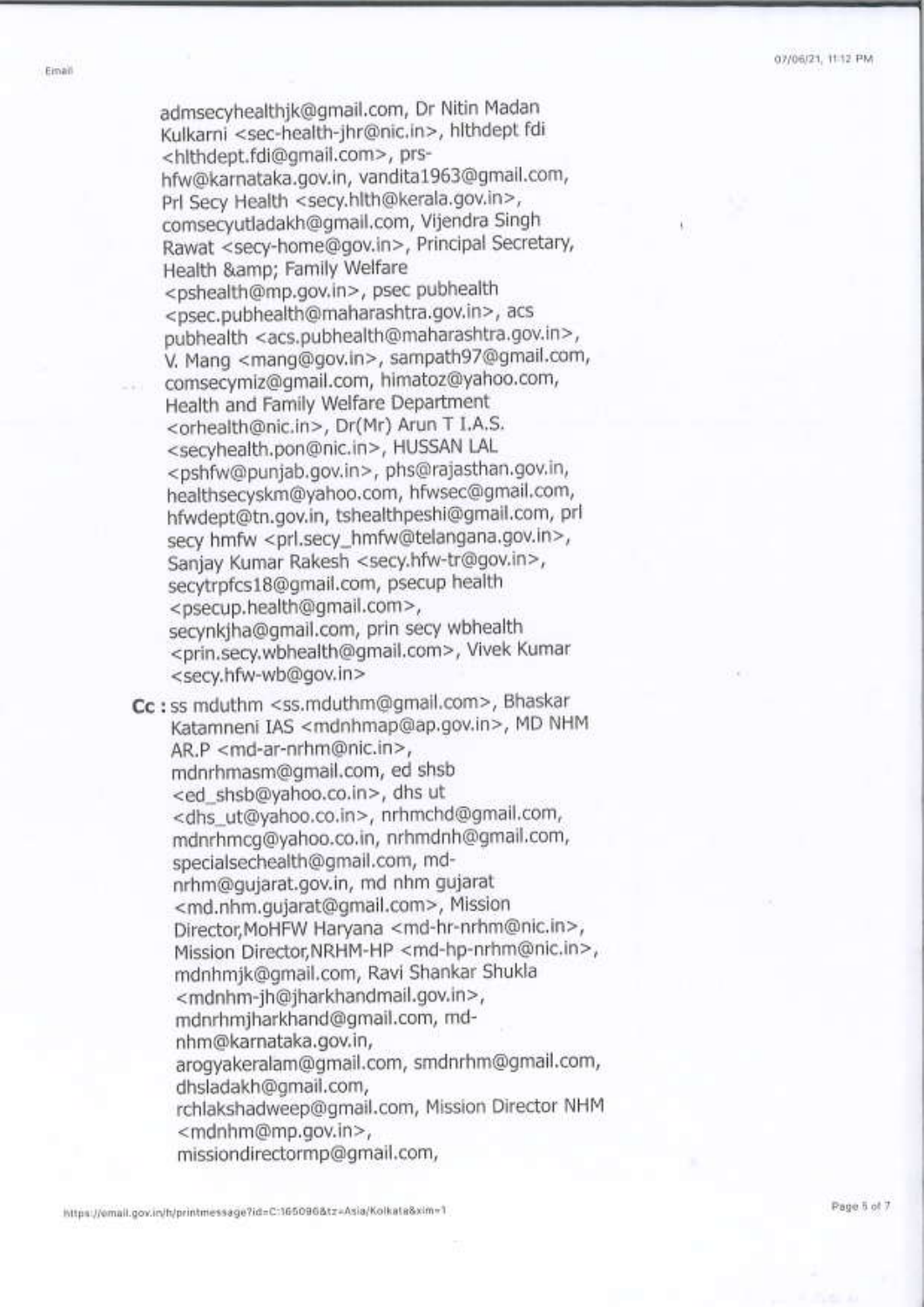commrhealth@gmail.com, mdnrhm mumbai <mdnrhm.mumbai@gmail.com>, smd manipur <smd.manipur@gmail.com>, bandana nitw <bandana.nitw@gmail.com>, nrhmmegh@gmail.com, nrhmmizoram@yahoo.com, mizoram nhm <mizoram.nhm@qmail.com>, nrhmnagaland@gmail.com, NHM Odisha <nrhmorissa@ori.nic.in>, Mission Director, NRHM Orissa <missiondirector@nic.in>, Mission Director, Puducherry <md-pdy-nrhm@nic.in>, nrhmpondicherry@yahoo.co.in, nrhmpunjab@gmail.com, mdnrhmpunjab@gmail.com, MD NRHM, Rajasthan <md-nrhm-rj@nic.in>, mdnrhmsikkim@gmail.com, Mission Director NHM <rchpcni@tn.nic.in>, mdnhmts@gmail.com, chfw ts <chfw.ts@gmail.com>, shfws tripura <shfws\_tripura@yahoo.co.in>, aditimb1802@gmail.com, mdupnrhm@gmail.com, ed@sifpsa.org, mdnhmuk@qmail.com, mdnrhm@wbhealth.gov.in, dravijit@gmail.com, stateimmunizationofficer@qmail.com, deputydirectorhealth@gmail.com, jdchichfwap@gmail.com, spoimmuap@gmail.com, jtdhsfw@gmail.com, riarunachal@gmail.com, uipassam@gmail.com, ribihar2013@gmail.com, diochd@yahoo.co.in, immunizationcq@qmail.com, kysultan64@yahoo.com, medical and health Daman <dmhs-daman-dd@nic.in>, rch immunization <rch.immunization@gmail.com>, sfwbgoa@hotmail.com, sepiogoa@hotmail.com, State Family Welfare Bureau <fw-dhs.goa@nic.in>, drnpjani@gmail.com, Deputy Director Child Health <dhs.ddmch@hry.nic.in>, sionhmhp@gmail.com, sepiojk@gmail.com, rijharkhand@gmail.com, amarmishra1954@gmail.com, jdrchkar@gmail.com, ddimmkar@gmail.com, addldirfw@gmail.com, dioleh2017@gmail.com, deputycmoleh@gmail.com, Dr M K <lk-dmh@nic.in>, bufferhealth@gmail.com, jdimmunizationmp@gmail.com, santosh shukla <shukla.1956@mp.qov.in>, pulsepolio1@gmail.com, sepioman@gmail.com, dhs mchmegh <dhs.mchmegh@gmail.com>, uip nrhmmegh <uip.nrhmmegh@gmail.com>, sepiomz@yahoo.co.in, nagalanduip1@gmail.com, ri odisha dfwo <ri.odisha.dfwo@gmail.com>, ddimmpuducherry@gmail.com,

https://email.gov.in/h/printmessage?id=C:165096&tz+Asia/Kolkata&xim=1